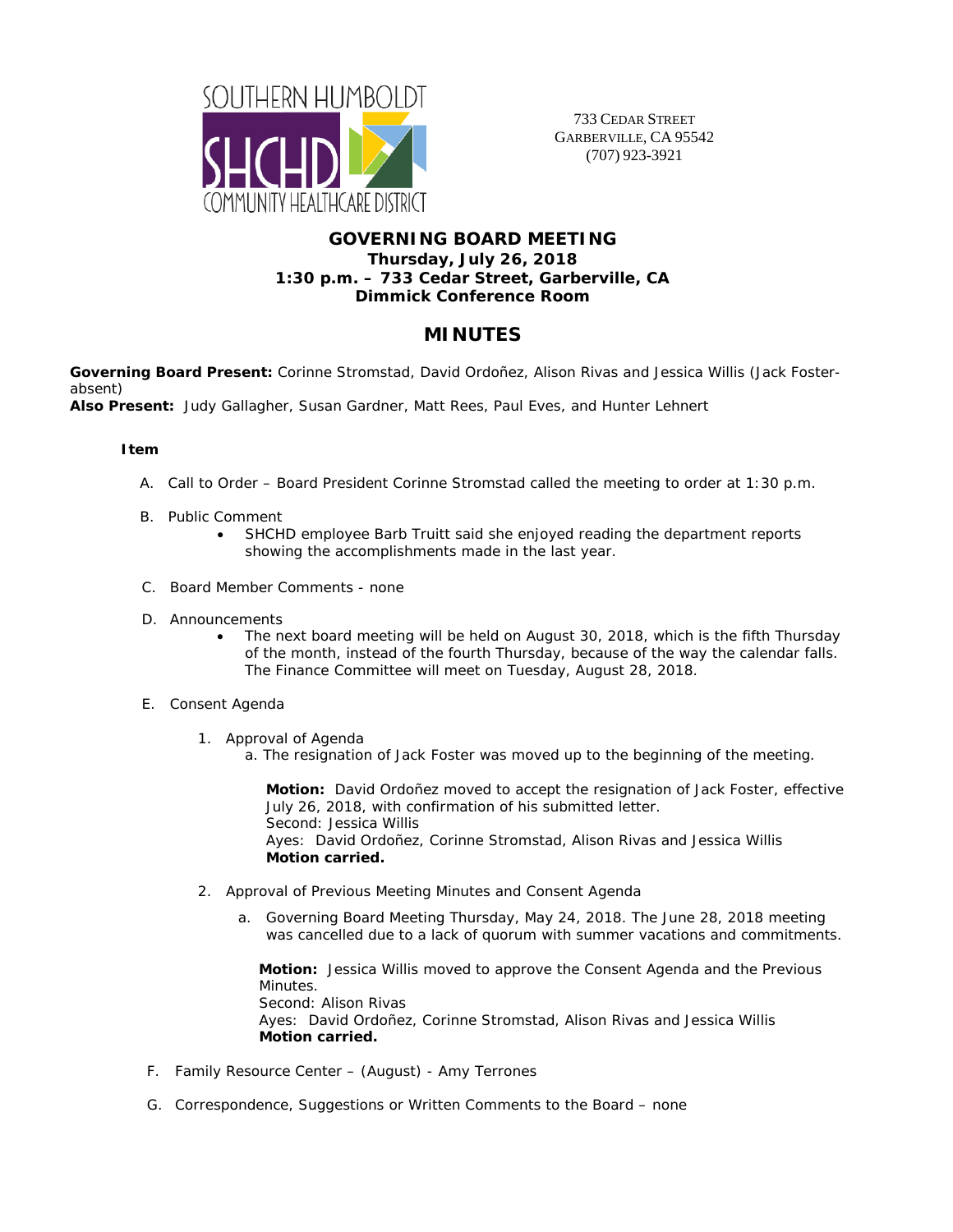#### **Item**

- H. Board Report on Travel, Education and Legislation
	- David Ordoñez said he spoke with someone at CDPH regarding the CT to encourage them to expedite the licensing process.
	- Judy Gallagher said she talked to Dana Forney at DHCS in Santa Rosa. Dana said they were waiting for more information and a letter of intent. Radiology manager Lora Simone confirmed they now have everything they need. David agreed to follow up with CDPH.
- I. Foundation Report Julia Minton
	- Julia provided a written report included in the packet.
- J. Finance Report Corinne Stromstad, Paul Eves, and Matt Rees
	- 1. May and June 2018 Financials were presented due to the cancellation of the June Finance Committee meeting.
	- 2. Diane Meredith-Gordon reports for May and June 2018 • CEO Matt Rees discussed Diane's written reports.
	- 3. HRG reports for May and June 2018 (provided in separate packets)
		- Matt Rees went over the HRG reports with the board. He said these reports show a much more detailed picture of billing, collections, etc. than CBO did in the past.
		- Matt and Paul have been working with Partnership HealthPlan (PHP) to increase our rates.
		- Board President Corinne Stromstad stated her concern with the current rates.

**Motion:** Alison Rivas moved to accept the May and June financials as submitted. Second: Jessica Willis Ayes: David Ordoñez, Corinne Stromstad, Alison Rivas and Jessica Willis **Motion carried.**

- K. Chief Nursing Officer's Report CNO Judy Gallagher
	- CNO Judy Gallagher said PHP will be here for a clinic survey on Monday, August 20. She said the clinic exam rooms look great and she is very pleased with the way the clinic looks in general.
	- Things are going well in the ER and the new nurses are doing great.
	- She is hopeful that by the end of September we will no longer need traveling nurses to cover open shifts.
	- Skill Nursing Facility manager, Cheryl Wik, is doing a fantastic job. Cheryl and Activities Director Joe Rial arranged to have a hair stylist and dental hygienist come in for the residents. This went very well and will hopefully be a recurring thing.
	- Judy said the recent SNF survey was the best she had ever seen with only two minor issues reported.
	- Judy said referrals have been slow coming in but she is working on trying to make sure our local residents have priority to come her to recover from illness or surgery.
- L. Administrator's Report Matt Rees, CEO
	- 1. Department Updates Department managers were asked to submit reports highlighting the accomplishments in their departments over the 2017-2018 Fiscal Year. Only three managers submitted written reports. The remaining managers will be asked to submit reports for the August board meeting.
		- a. Information Technology
		- b. Laboratory Department
		- c. Infection Prevention Program
	- 2. Human Resources Quarterly Report (Jan., April, July, Oct.) Hunter Lehnert
		- Hunter went over her quarterly report and accomplishments.
			- She said the Employee Retention and Recruiting objective is almost completed and we have met our primary goals and will remain an ongoing priority.
		- Staff are continuing the take part in required and appropriate webinars and trainings.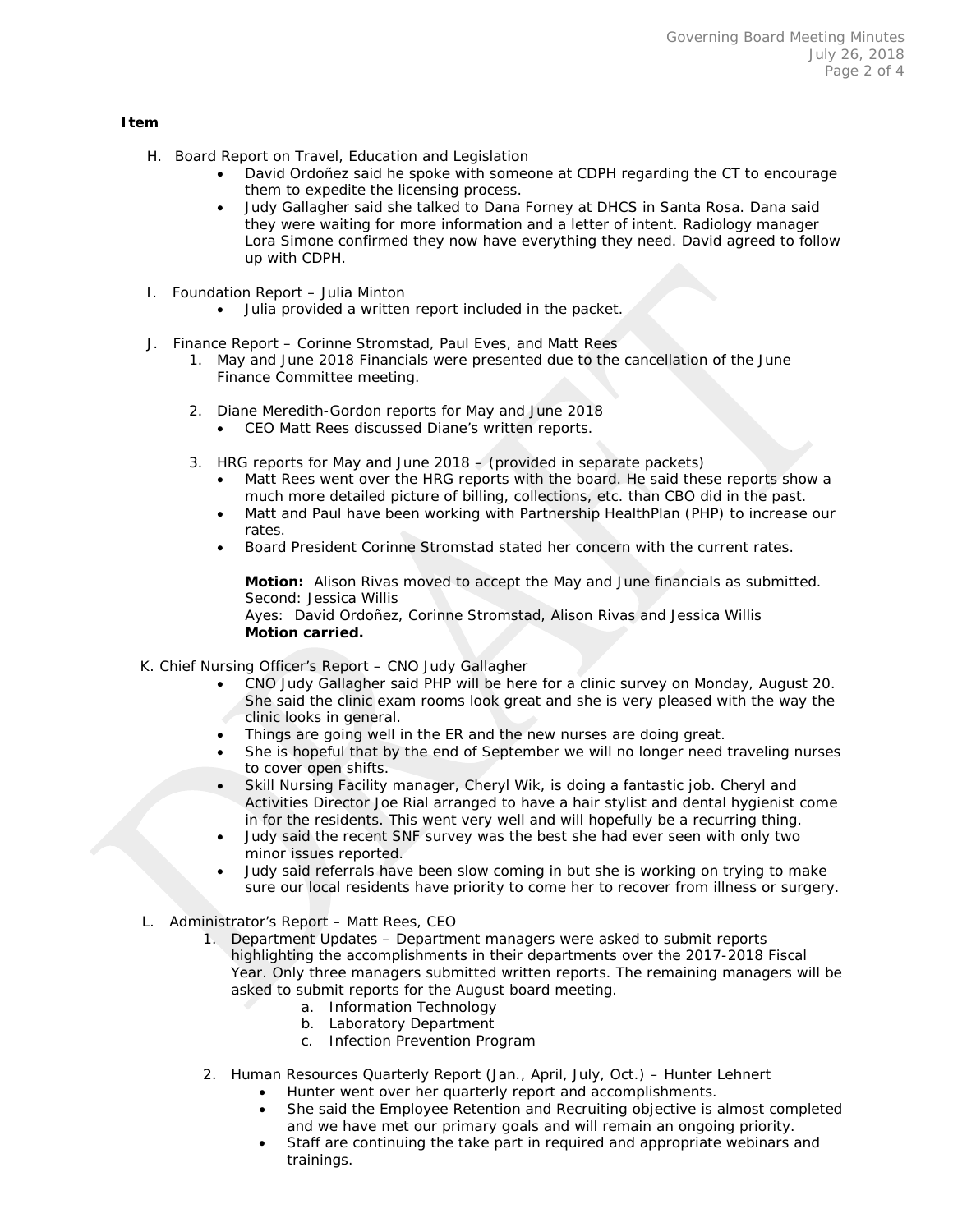#### **Item**

- 3. Medical Insurance Rate Proposal for 2019 Hunter Lehnert
	- Hunter presented three options for medical insurance for 2019.
	- Because we will be able to reduce our rates for 2019, board members Jessica Willis and David Ordoñez suggested we reduce each employee's contribution by \$50.00 per month.

(President Corinne asked that we take a short break at 3:00 p.m. The meeting resumed at 3:15 p.m.)

- M. Old Business none
- N. New Business
	- 1. Approval of **Resolution 18:12** Policy and Procedures Packets "A" and "B" postponed from June 28, 2018.
	- 2. Approval of **Resolution 18:13** Policy and Procedures Packets "A" and "B"

**Motion:** Alison Rivas moved to approve Resolutions 18:12 and 18:13 Policy and Procedures **Second:** Jessica Willis Ayes: David Ordoñez, Corinne Stromstad, Alison Rivas and Jessica Willis **Motion carried by roll call.**

3. Resignation of Jack Foster (Letter included in packet) – moved to beginning of agenda.

## 4. Preparation of future plans for hospital and CR property. CEO Matt Rees presented a preliminary plan (Phase 1) for the CR property and seismic updates for existing facility.

- Purchase CR property for agreed \$1.1 mil.
- Replace generator, purchase nursing call system, cardiac monitors and pharmacy carts in existing facility.
- Matt asked the board to approve the estimated cost of \$5 mil.

**Motion:** David Ordoñez moved to accept the CEO's recommendation for Phase 1 with an estimated cost of \$5 mil. **Second:** Alison Rivas Ayes: David Ordoñez, Corinne Stromstad, Alison Rivas and Jessica Willis **Motion carried by roll call.**

- O. Next Meeting Thursday, August 30, 2018 at 1:30 p.m.
- P. Meeting Evaluation
	- The board agreed it was a productive meeting.
- Q. Parking Lot Items none
- R. Adjourned to Closed Session at 3:50 p.m.
- S. Closed Session opened at 3:53 p.m.
	- 1. Approval of Previous Closed Session Minutes • Closed Session Governing Board Meeting May 24, 2018, 2018
	- 2. Quality/Risk Management Report [H&S Code § 32155 –Judy Gallagher, CNO
	- 3. Quality Assurance Performance Improvement Committee (QAPI) Kristen Rees
	- 4. Medical Staff Appointments/Appointments [Gov. Code § 54957] none
	- 5. Confidential Correspondence to the Board Letter from community member